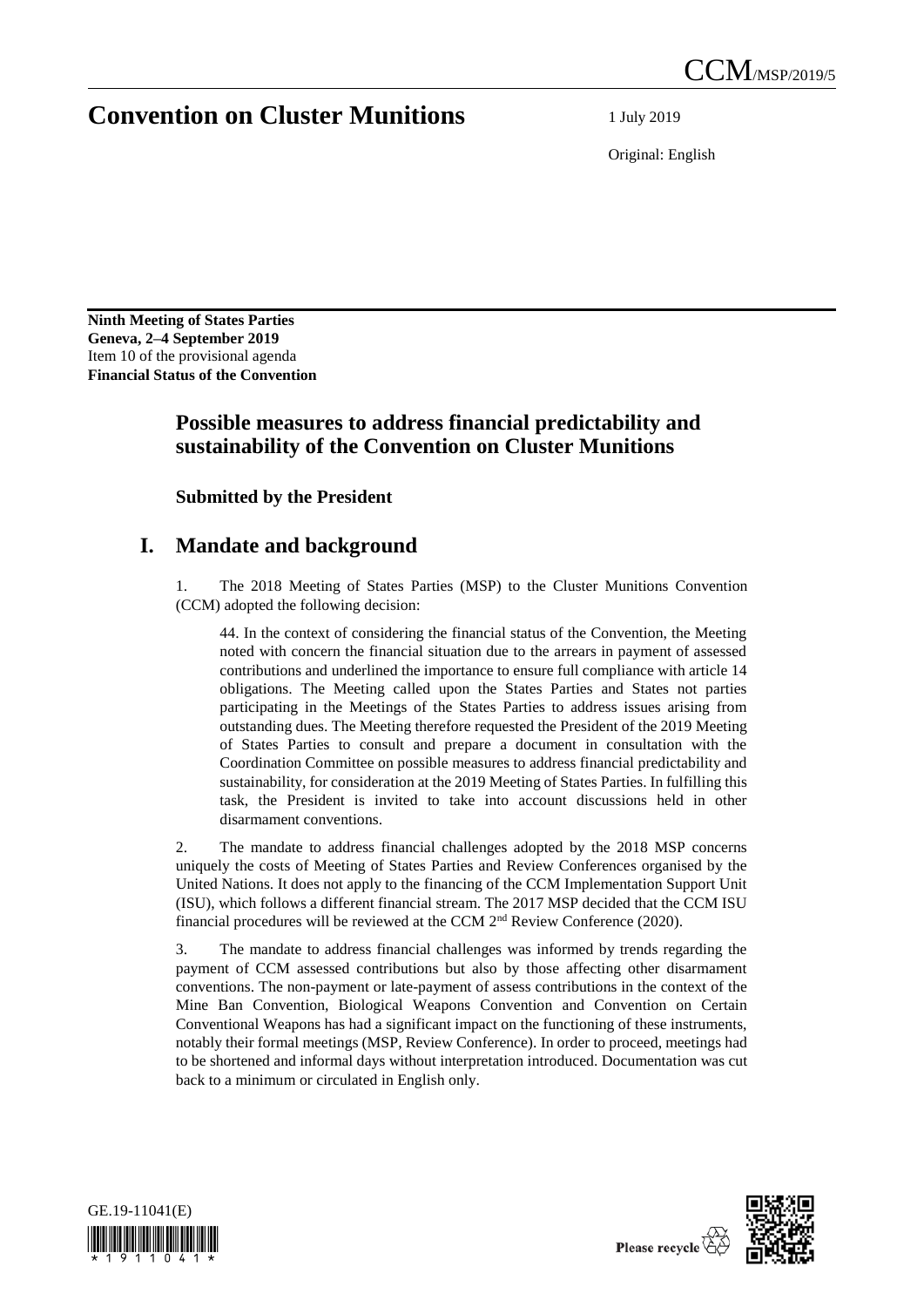## **II. Institutional and financial arrangements for the Meeting of States Parties to the Convention on Cluster Munitions and Review Conference**

4. CCM article 14 stipulates that the "costs of the Meetings of States Parties, the Review Conferences and the Amendment Conferences shall be borne by the States Parties and States not party to this Convention participating therein, in accordance with the United Nations scale of assessment adjusted appropriately." For its part, CCM article 11 indicates that the "first Meeting of States Parties shall be convened by the Secretary-General of the United Nations within one year of entry into force of this Convention. The subsequent meetings shall be convened by the Secretary-General of the United Nations annually until the first Review Conference." The CCM 1<sup>st</sup> Review Conference (Dubrovnik, 2015) decided that the Meeting of States Parties would continue to be convened by the UN Secretary-General.

5. The assistance rendered by the Secretary-General to CCM States Parties in organising the MSP and Review Conference is provided on the understanding that it will not have implications for the regular budget of the United Nations. Costs will be borne fully by States taking part in the meeting.

6. Cost estimates are prepared by the United Nations and approved by the MSP or Review Conference in anticipation of the subsequent CCM formal meeting.

7. Following the adoption of the cost estimates, an invoice for the assessed contribution is then issued and sent out to all States Parties and Observer States (both signatory and nonsignatory States) which participated in the prior year meetings. As a rule, the invoices are issued at the end of the year prior to the following year's meeting. Assessed contributions are due within 30 days following their issuance by United Nations services. The United Nations must have received funds three months prior to entering into any financial commitment, this meaning for the CCM that funds covering the costs of the MSP/Review Conference must have been collected three months prior to the meeting.

8. As of 2019, the United Nations no longer sends a cost estimate to each State Party via its Permanent Mission in Geneva. Upon issuance, the cost estimates for each State Party are instead posted on a restricted segment of United Nations Office at Geneva Disarmament website, and States that have been invoiced are informed thereof by mail.

9. At time of the calculation of the final costs of a meeting for a given year, the assessed contributions received are deducted from the final cost due by a State. If the estimated costs are higher than actual expenditures, then the assessed contribution paid is higher than the final cost and a balance is owed to the State. If the estimated costs are lower than the final ones, then the assessed contribution paid does not cover the actual cost and a balance is due by the State. If the State has not paid its assessed contribution, then its assessed contribution is closed and is replaced by the final balance due based on actual costs.

10. The UN financial regulations and rules of the United Nations dictate that extra budgetary activities must not give rise to additional financial liabilities for the Organization. Despite this provision, each year on closing the account for annual activities of the Convention, the United Nations is required to return the excess of estimates over actual expenditures as credits to those States that have paid their assessed contributions in full. Meanwhile, assessed contributions from other States Parties remain unpaid, leaving the Organization with unfunded liabilities.

11. In order to ensure that the support provided to the disarmament conventions does not contravene the United Nations financial regulations and rules, the United Nations indicated in a Note Verbale dated 1 April 2019 that the accounts for a particular year will not be closed until all contributions due are collected or new financial measures adopted (as was done in the case of the Biological Weapons Convention (BWC)). The United Nations also indicated that these measures were necessary in view of the ever-increasing level of unpaid contributions.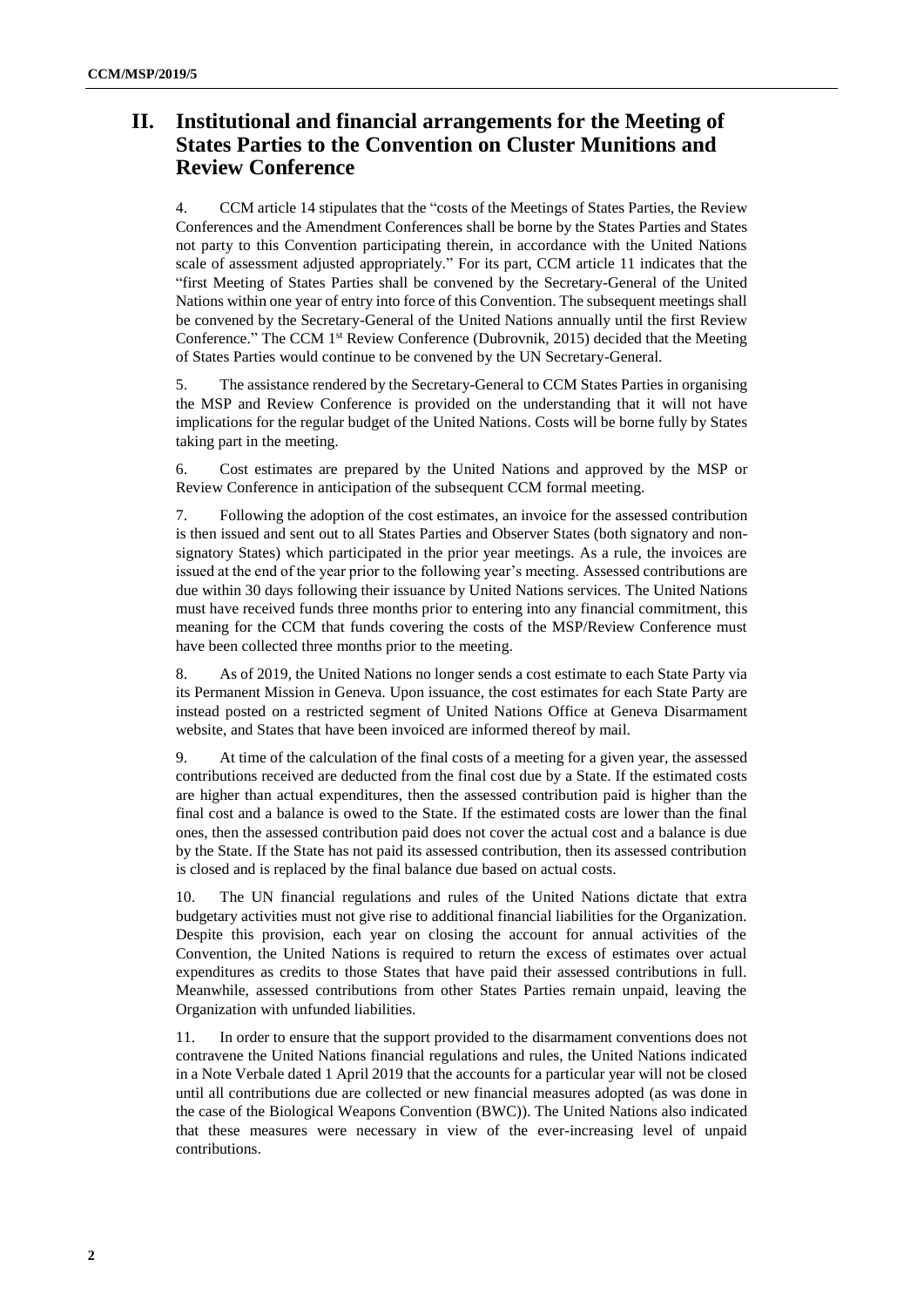### **III. The Convention on Cluster Munitions financial situation and challenges**

12. Since February 2017, United Nations Office at Geneva has issued monthly reports on the status of disarmament financial contributions, which provide information on late payments and non-payments. For the purpose of this document, late payments are defined as contributions that have not been paid within 30 days of receipt of an invoice from the United Nations but no later than the issue of the next invoice. A non-payment is defined as an assessed contribution that has not been paid, whereas the invoice for the following financial cycle has been issued.

13. The CCM faces a double challenge regarding the financing of its formal meetings. The first one is related to the late payment of invoices whereas the United Nations services need liquidities in hand three months before a meeting for preparations to go ahead. The CCM usually holds its MSP in early September which implies that contributions should be received at the latest at the beginning of June. Funds over the past four years been received in different parts of the year: about 65 per cent in the first quarter, another 15 per cent in the second and still another 16 per cent staggered throughout the last two quarters. Over the past 4 years around 4.7 per cent of the amount billed remained uncollected by the end of December. However, the collection rate as of 30 April 2019 is only 63.7 per cent.

14. Financial reports indicate that some States have overpayment (which totalled \$31,744.67 as of 30 April 2019). While it may be assumed that these overpayments could be used to ease the liquidity challenge, the United Nations is not in a position to use these amounts to finance current year activities. Once the accounts are closed, overpayments become liabilities for the United Nations that will eventually be returned to States.

15. Finally, regarding liquidities, it has to be noted that some States are not in a position to pay within the 30 days following the issuing of invoices owing to their national financial cycle which is not based on a calendar year.

16. In addition to the issue of late payment, it must be underlined that the overall year end collection rates has been trending downwards over the last four years:

| Year    | $\%$  |
|---------|-------|
| 2015    | 97.1% |
| 2016    | 95.6% |
| 2017    | 88.2% |
| 2018    | 95.4% |
| Average | 95.3% |

17. If the CCM performed better than other disarmament conventions in its early years, the collection rates are gradually trending towards those characterising these other conventions. The yearly deficit resulting from non-payments has increased significantly after 2015. Collection rate for 2016 and 2018 was around 95 per cent of costs. The collection rate was significantly lower in 2017, this being explained in large part by the fact that final costs ended up being higher than the initial estimates. In addition, the low collection rate during the 2019 cycle led the Convention to adopt cost-cutting measure for its 2019 MSP.

18. Non-payments compound the liquidity challenge. The CCM has been building a deficit every year, which is gradually accumulating. As of 30 April 2019, this deficit is as follows:

Table 2

Table 1

| Year                      | Amount      |
|---------------------------|-------------|
| 2015 (and previous years) | \$15,984.00 |
| 2016                      | \$7,498.17  |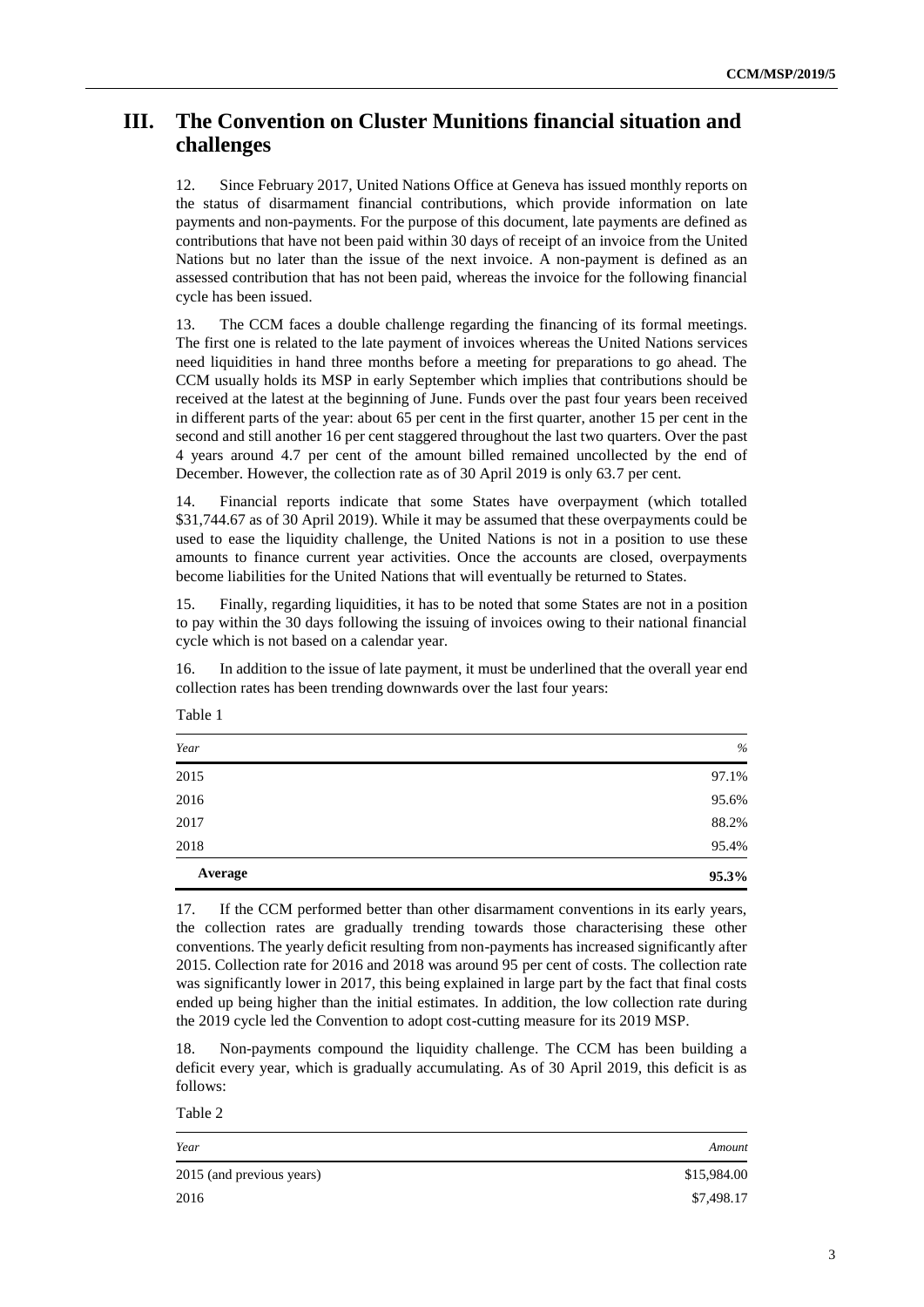| \$46,552.33 |
|-------------|
| \$9,107.31  |
| \$13,962.85 |
| Amount      |
|             |

19. The cumulated deficit today equals already roughly 20 per cent of the CCM yearly budget (approximately \$ 230,000). Non-payments are spread out across a number of States owing relatively limited amounts to the Convention. In all, 62 States are concerned by nonpayments. 17 States have non-payments covering one financial cycle, 30 have non-payments covering two cycles and 15 have non-payments covering three cycles or more. It must also be underlined that 23 of the 62 States concerned by non-payments are observer States, and that they collectively owe slightly more than \$30,000 (or roughly 2/3 of the non-payments).

20. Late payments together with accumulated deficits make the situation increasingly unsustainable. For the 2018 financial cycle, costs incurred by the United Nations were only finally settled in February 2019 with contributions provided for the 2019 cycle. This obviously implies that the financial problem is at this stage being pushed into future and is likely to worsen unless appropriate measures are put in place.

### **IV. Measures adopted under other disarmament conventions**

21. Measures have been considered and or adopted over the past few years under the Anti-Personnel Mine Ban Convention (APMBC), the Biological Weapons Convention, the Convention on Certain Conventional Weapons and the Nuclear Non-proliferation Treaty (NPT) in order to address the financial challenges that they are facing. This also applies to the Arms Trade Treaty (ATT), although it must be noted that this instrument is different in that it is fully independent from the United Nations.

22. The measures that have been considered and/or adopted under these instruments fall into the following broad categories.

#### **A. Measures related to timely payment and non-payment of contributions**

23. As a rule, conventions have added language in their outcome document to remind States of their financial obligations. This has included in particular:

- **i. A call to pay assessed contributions in full and in a timely manner as well as a request that outstanding arrears be paid promptly.**
- **ii.A request to the United Nations to issue monthly an updated status of contributions.**
- **iii. A decision to maintain a dedicated item on the agenda of all formal meetings on financial matters.**

24. More operational measures have been considered and/or adopted for States with longstanding arrears. They include in particular:

- **iv. A request that States that are two years or more in arrears enter in a dialogue with the Presidency or Secretariat of the convention to identify how the debt can be addressed/settled.**
- **v.A decision that States that are two years or more in arrears will lose of some privileges under the treaty, such as voting right or the capacity to hold office or to be in a position to benefit from the sponsorship programme.**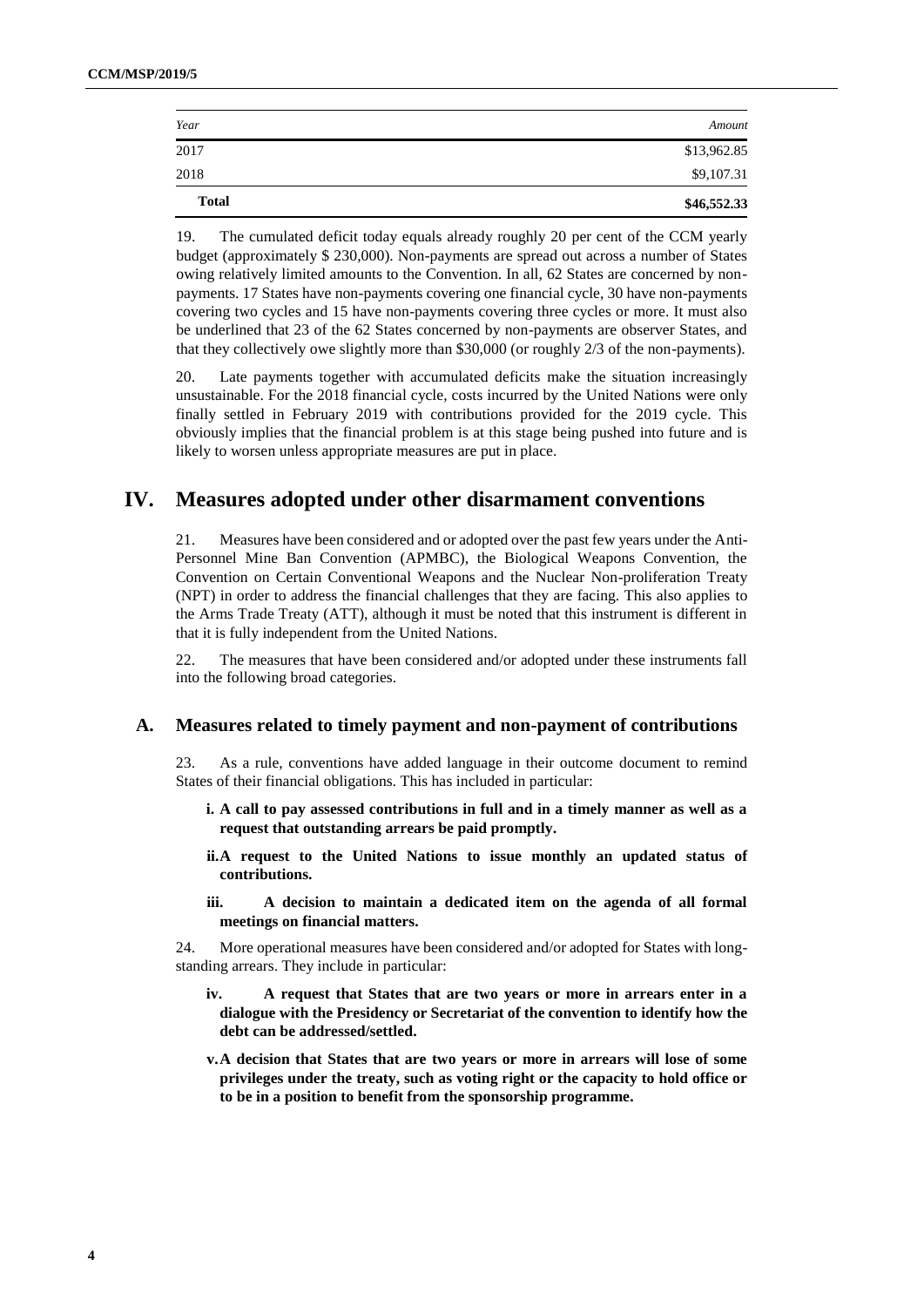#### **B. Measures to avoid deficit spending and accumulating liabilities**

25. Several measures have been considered and/or adopted under disarmament conventions to avoid deficit spending and that UN services accumulate liabilities. These measures also tend to have a positive impact on liquidities. These measures notably includes:

- **i. The calculation of credits due to States Parties that paid their contributions for a given financial year on the basis of the final cash balance following the closure of the accounts for that financial year**. This measure was adopted by the BWC in 2018. At this stage, not all stakeholders seem to have clarity concerning what its implementation entails in practice. For its part, the United Nations, which is tasked to implement the measure, understands it as follows: *credits are calculated based on the difference between income received for the year and actual expenditures and any residual cash is returned to those member States that contributed, on a pro rata basis. This is in contrast to the current practice in CCM whereby credits are calculated for all States Parties based on the difference between the original cost estimate and actual costs, with the result that United Nations has to return money that it does not have because not all assessed contributions were paid. To be functional, this measure needs a priori to be associated with a cap on spending based on the average collection rate for the preceding three years, as indicated under point 4 below (so that the actual costs are effectively less than the approved cost estimates, i.e. budget).*
- **ii.Decision that arrears for unpaid contributions should remain the amount of the initial assessment invoiced to the relevant State Party for the year in question.**  Currently the State Party in arrears receives a final invoice reflecting its share of the actual costs which in the majority of cases is lower than the estimated costs. This effectively rewards a State Party for paying after the end of the financial year. Such a measure was adopted by the BWC in 2018.
- **iii. The invoicing of delegations from observer States (signatory and non-Signatory States) for participation in a formal meeting only after that event has taken place.** Today, observer States that have participated in past CCM meetings are included in the adjusted scale of assessment for the billing and invoiced ahead of meetings. If an observer decides not to participate in the event, this will become a liability for the UN. Accordingly, one option is to invoice observers only after they have effectively taken part in a meeting. Another option is to not invoice observers at all, although this would require to amend CCM Article 14.1 Both the CCW (2017) and the BWC (2018) decided that they would invoice States other than States Parties retrospectively.
- **iv. The limitation of spending for a financial cycle to an amount based on the average collection rate for the preceding three years, unless contributions for the financial year indicate that this average will be exceeded.** Such a measure helps in not spending contributions that may not come and in avoiding increasing liabilities. This measure was adopted by the BWC in 2018.

#### **C. Measures to ensure liquidity**

26. A number of measures have been considered and/or adopted to address the liquidity challenge. This includes in particular the following:

- **i. The establishment of a contingency provision in the annual budget.**  The contingency provision is added each year to the assessed contributions but also returned to States in the form of credit on their invoice. Accordingly, the contingency is a one-time budget increase that is then rolled-over. Such a contingency provision was for instance adopted in the NPT and the Mine ban treaty, and in both cases was set at 15 per cent of budget.
- **ii.The establishment of a working capital reserve as a source of short-term financing.** The working capital reserve enables temporary drawdowns that are being repaid from the annual assessed contributions. In some cases, a certain amount is set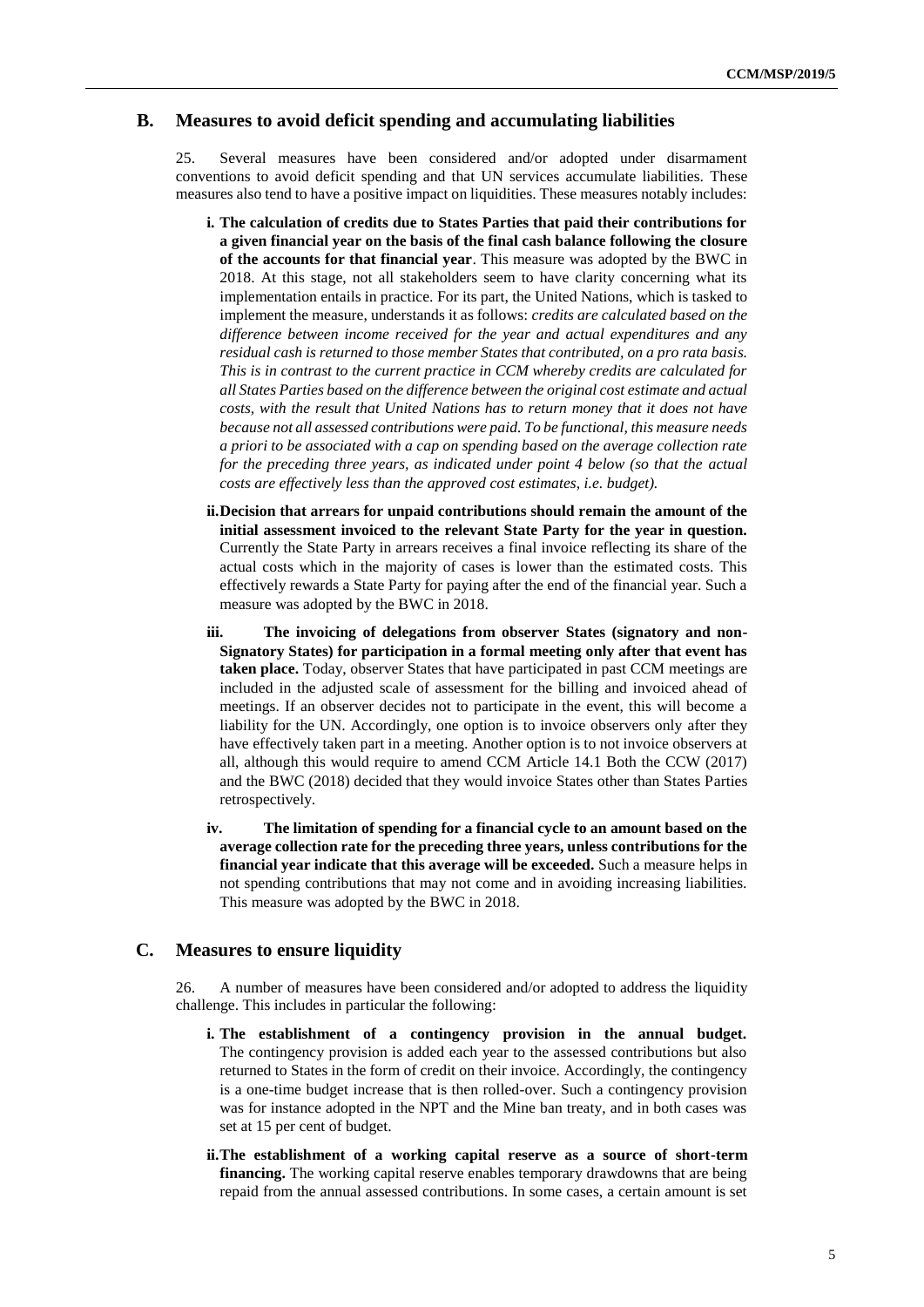as a target for the capital reserve. Capital reserves established under disarmament treaties rely on voluntary contributions, although reserves based on assessed contributions have been set up under other regimes.

**iii. The closing of the accounts for a given financial cycle not directly when the next one starts, but several months later.** Instead of closing the books in the few months following the MSP or at the end of the financial year, the final balance is determined several months later. Such a measure enables unused fund at the end of a financial year to be used as a source of short-term financing, provided that States authorise the United Nations to do so in the final report of the meeting. It is useful in particular for convention that need significant liquidities early in the year (ISU salary cost, formal meeting early in the year). For instance, the BWC adopted this measure in 2018.

### **V. Options for consideration**

27. The CCM faces a number of financial challenges. The situation has deteriorated in 2019 with emergency measures having to be taken in view of the low collection rate ahead of the 2019 MSP and in order to limit liabilities. This underlines the necessity to take steps to place the CCM on a more sustainable financial footing. Experiences made under other conventions also indicate that financial challenges cannot be addressed by the adoption of a single measure. It requires the adoption of a whole set of mutually-reinforcing and gradually stringent measures.

28. In this context, the 9MSP should consider the following to **ensure payment in full and on time**:

- **Decides that all formal CCM meetings shall include an item on the financial status** of the Convention at which the status of contributions and financial outlook will be presented, and the implementation of measures to address the financial situation will be addressed.
- **Underlines** that the payment of annual assessed contributions in a timely manner and in full is crucial for the financial sustainability of the Convention, and the importance that financial obligations under the Convention be honoured.
- **Requests States** in arrears to pay outstanding amounts at the earliest possible date and **calls on** States to endeavour to pay their invoices within thirty days of reception.
- **Request the Chair of the Convention** to contact States that have not paid their assessed contribution by March 31 to clarify when it will be paid.
- **Decides that a State** whose contributions are in arrears for two or more years shall enter into a payment schedule with the Chair of the Convention/the UN (FRM) to permit it to clear outstanding arrears, taking into account its financial circumstance. The Chair of the Convention/the UN shall report on progress on any such arrangements to the MSP.
- **Decides that a State Party** whose contributions are in arrears for two or more years which does not conclude a payment schedule as referenced above shall have its voting rights suspended and shall not be eligible to nominate a representative as an officeholder.
- **Request the United Nations** a) to issue invoices as early as possible and in any case no later than either the final day of the financial period preceding the period to which invoices pertain or within 30 days after States Parties after States Parties have adopted the budgets for the next financial period, whichever is later; b) to resume the practice of sending to each billed State its individualised invoice via its Permanent Mission (in addition to posting it on the United Nations website), c) to continue issuing monthly the status of contributions to the Convention and posting it on the Convention's website. Alternatively, to measure a) above, the adoption of a multi-year financial plan covering the period between two review conferences would enable United Nations services to issue invoices at an earlier stage that is currently the case.